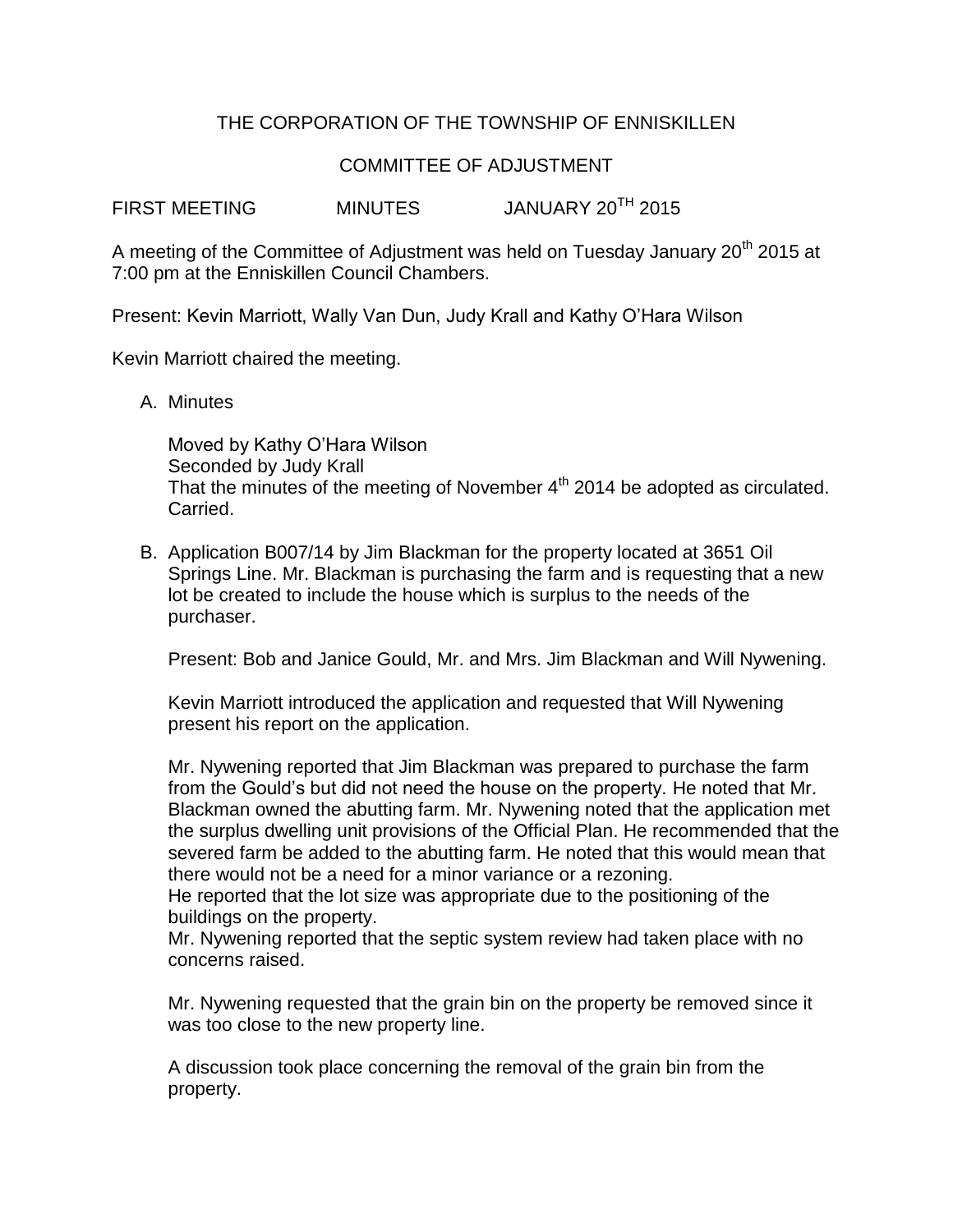Moved by Kathy O'Hara Wilson Seconded by Judy Krall That application B007/14 be approved subject to conditions. Carried.

### Conditions:

- 1. That a copy of the deed and survey in a form suitable for registration be deposited with the Secretary Treasurer.
- 2. That a fee of \$250.00 be paid to the Township of Enniskillen by cash or certified cheque.
- 3. That the severed land is to be deeded in the same name and interest as the farm lot which it is being added and that the two properties be consolidated under the same property identification number at the Registry office.
- 4. That the Municipal Engineer prepare amendments to all Drainage Act reports assessing the severed lot and the retained lot for their appropriate share of future maintenance of any drain. The applicants agree to the assessments.
- 5. That a parks dedication fee of \$1,000 be paid to the Township of Enniskillen.
- 6. That the grain bin be removed from the property.

Reasons:

- 1. That the application conforms to applicable policy in the Official Plan for a surplus dwelling unit.
- C. Application for a Validation Certificate for 4062 Discovery Line

Wally Lang has requested that the Committee of Adjustment provide a validation certificate for 4062 Discovery Line. The lawyer acting for the mortgage holder has pointed out that the lot was created without receiving approval under the provisions of the Planning Act. In 1980 the one acre parcel containing a house was sold. This property was sold three additional times since the original sale.

Correspondence: Wallace Lang Will Nywening

Mr. Lang provided a brief history of the property. He noted that the two parcels had merged between 1970-1980. Mr. Lang noted that the house lot had been sold three times since 1980. He requested that a validation certificate be provided for both the one acre lot with the house and the twenty acre oil property.

Mr. Nywening reported that the provisions under the Planning Act provided the Committee the authority to issue a certificate of validation. He reported that the request met the provisions of the Planning Act.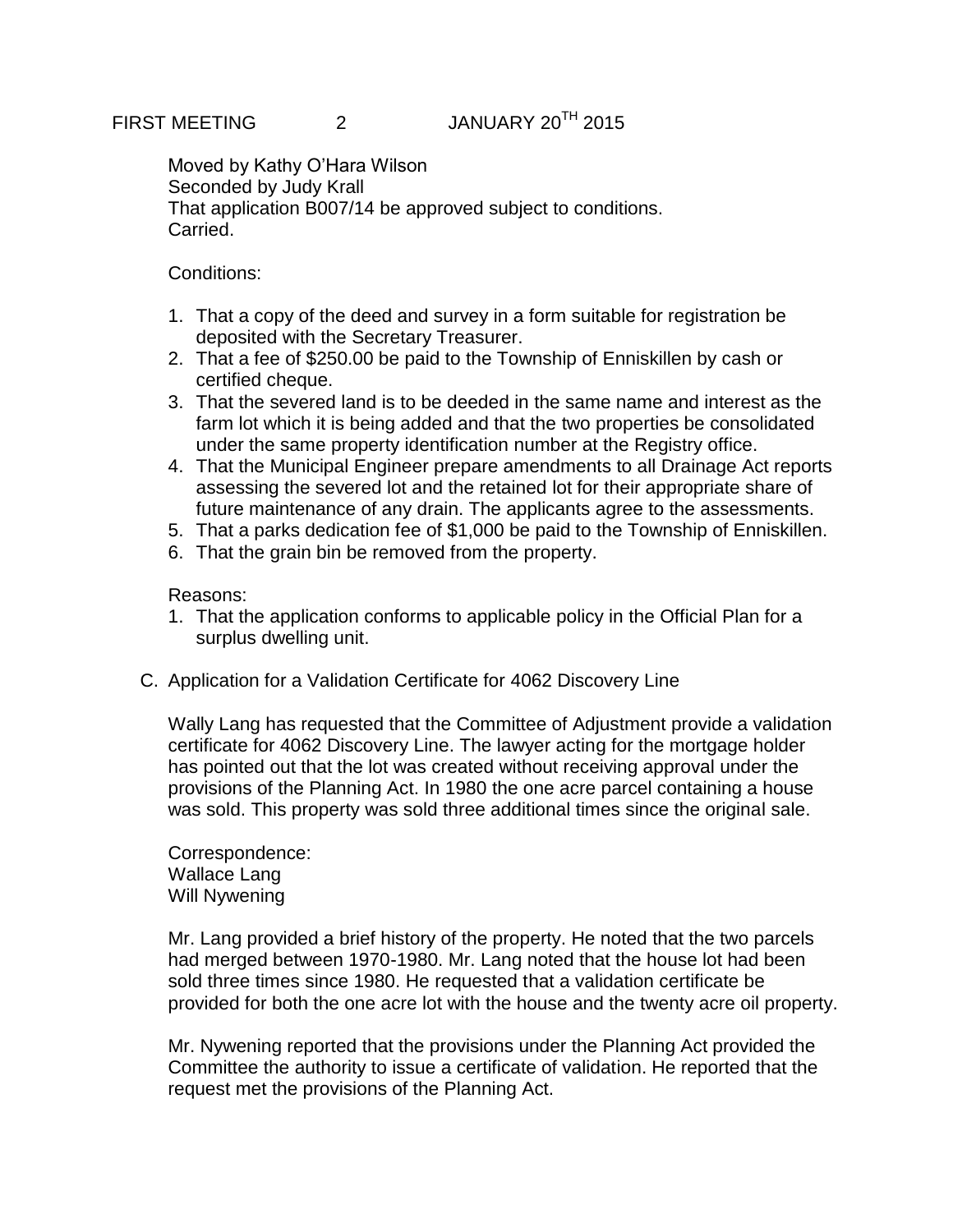#### Moved by Kathy O'Hara Wilson Seconded by Judy Krall

With reference to an application by Wallace Lang (agent for registered owner) pursuant to section 57 of the Planning Act with respect to lands described as Concession 12, South Part Lot 11, Plan 16 Part Lot 3, in the Township of Enniskillen, in the County of Lambton, in the Province of Ontario, municipally known as 4062 Discovery Line, we have considered the request and concur in the decision below and the reasons for the decision.

**DECISION:** That the Secretary-Treasurer is directed and authorized to issue a certificate of validation in the form attached, subject to the following conditions:

### **CONDITIONS:** None.

**REASONS:** The lands subject to the validation certificate have historically been regarded as a parcel of land and conform to the Official Plan and Zoning By-law, which recognize existing uses.

# Moved by Wally Van Dun

Seconded by Judy Krall

With reference to an application by Wallace Lang (agent for registered owner) pursuant to section 57 of the Planning Act with respect to lands described as Lot 1-11 Range 8 Plan 29 Enniskillen; Lot 1-11 Range 9 Plan 29 Enniskillen; Lot 1- 10, A Plan 33 Enniskillen; Pt Lot 6-7, 10 Plan 16 Enniskillen; Part Lot 12 Range 8 Plan 29 Enniskillen; Pt Lot 12 Range 9 Plan 29 Enniskillen; 20 Foot Rd Plan 33 Enniskillen; Enniskillen PIN 43454-0098 (R ) we have considered the request and concur in the decision below and the reasons for the decision.

**DECISION:** That the Secretary-Treasurer is directed and authorized to issue a certificate of validation in the form attached, subject to the following conditions:

### **CONDITIONS:** None.

**REASONS:** The lands subject to the validation certificate have historically been regarded as a parcel of land and conform to the Official Plan and Zoning By-law.

D. Adjournment

Moved by Kathy O'Hara Wilson Seconded by Judy Krall That the meeting of the Committee of Adjustment be adjourned and move into the Council meeting. Carried.